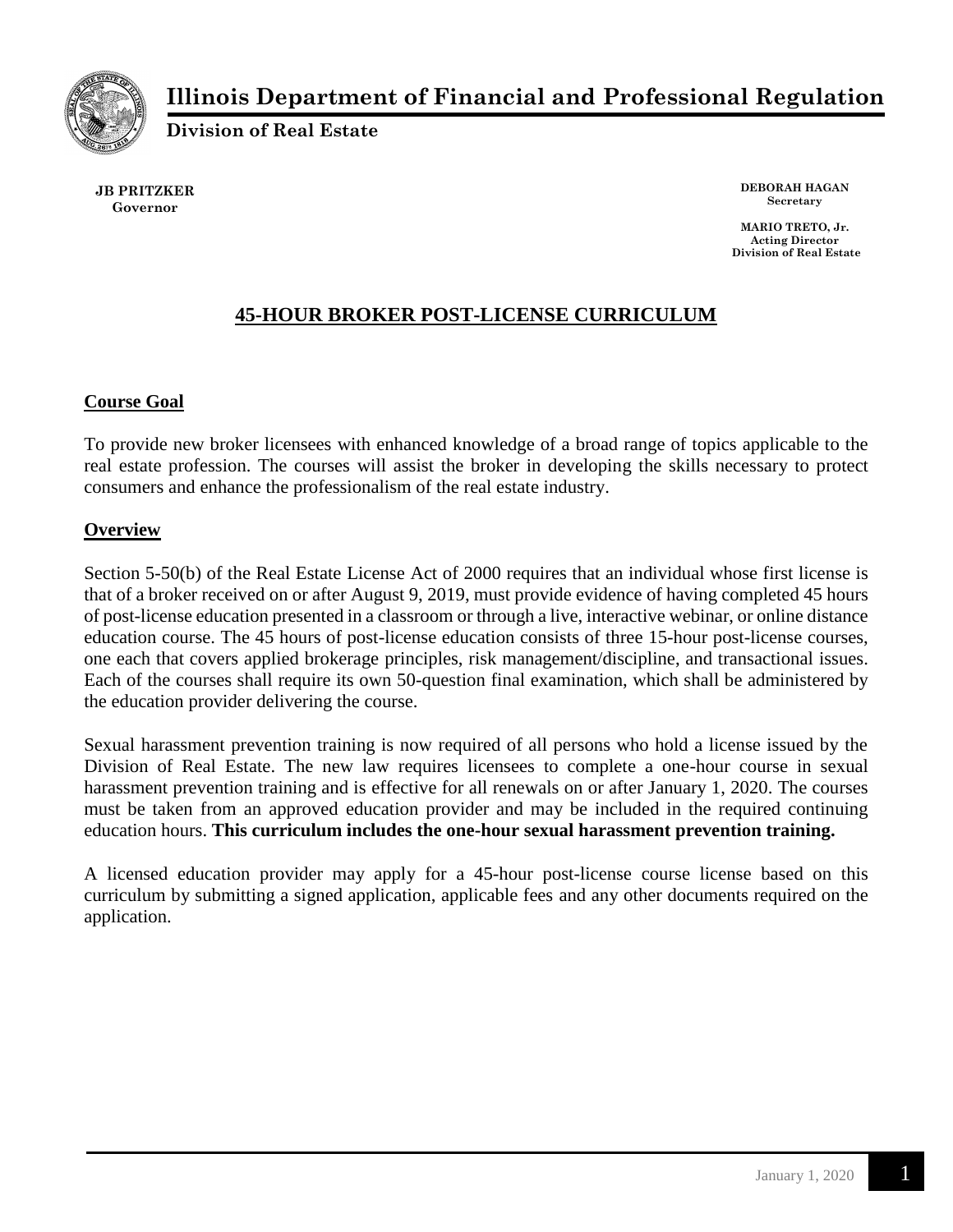## **APPLIED BROKERAGE PRINCIPLES COURSE (15 HOURS)**

*The instructor should spend approximately 25% of the course hours covering conceptual topics in the outline. To assist in student understanding and application, the remaining time should be spent on Case Studies, Exercises, Role Play, or Discussions that involve fact-based situations which incorporate concepts presented.*

### **Brokerage Review, Legal Requirements**

- **I. Real Estate License Act**
	- **A. Purpose/Intent**
		- **a. Requirements of and Restrictions on Licensees and Licensed Activities**
		- **b. Scope of Practice**
			- **1. Residential Leasing Agent**
			- **2. Broker**
			- **3. Managing Broker**
	- **B. Continuing and Post-License Education Requirements**
	- **C. Real Estate Brokerage and Business Practices**
		- **a. Sponsoring Broker Responsibility**
			- **1. Designated Managing Broker Responsibilities for Brokers that have not completed the 45-hour Post License Education**
		- **b. Areas of Practice**
			- **1. Residential**
			- **2. Commercial/Industrial**
			- **3. Property Management/Leasing**
		- **c. Brokerage Office Policy and Procedures**
		- **d. Brokerage Agreements**
			- **1. Listing Agreements**
			- **2. Buyer Representation Agreements**
			- **3. Leasing/Tenant Brokerage Agreements**
			- **4. Property Management Agreements**
		- **e. Written Employment Agreement/Compensation**
	- **D. Real Estate Agency**
		- **a. Designated Agency**
			- **1. Duties of Licensee when Representing Clients**
			- **2. Disclosure of Agency Relationship**
		- **b. Dual Agency**
			- **1. Duties and Restrictions in Dual Agency**
			- **2. Disclosure and Consent**
			- **3. Licensee Principal-No Dual Agency**
		- **c. No Agency Relationship**
			- **1. Disclosure of No Agency**
			- **2. Relationship with Customers**

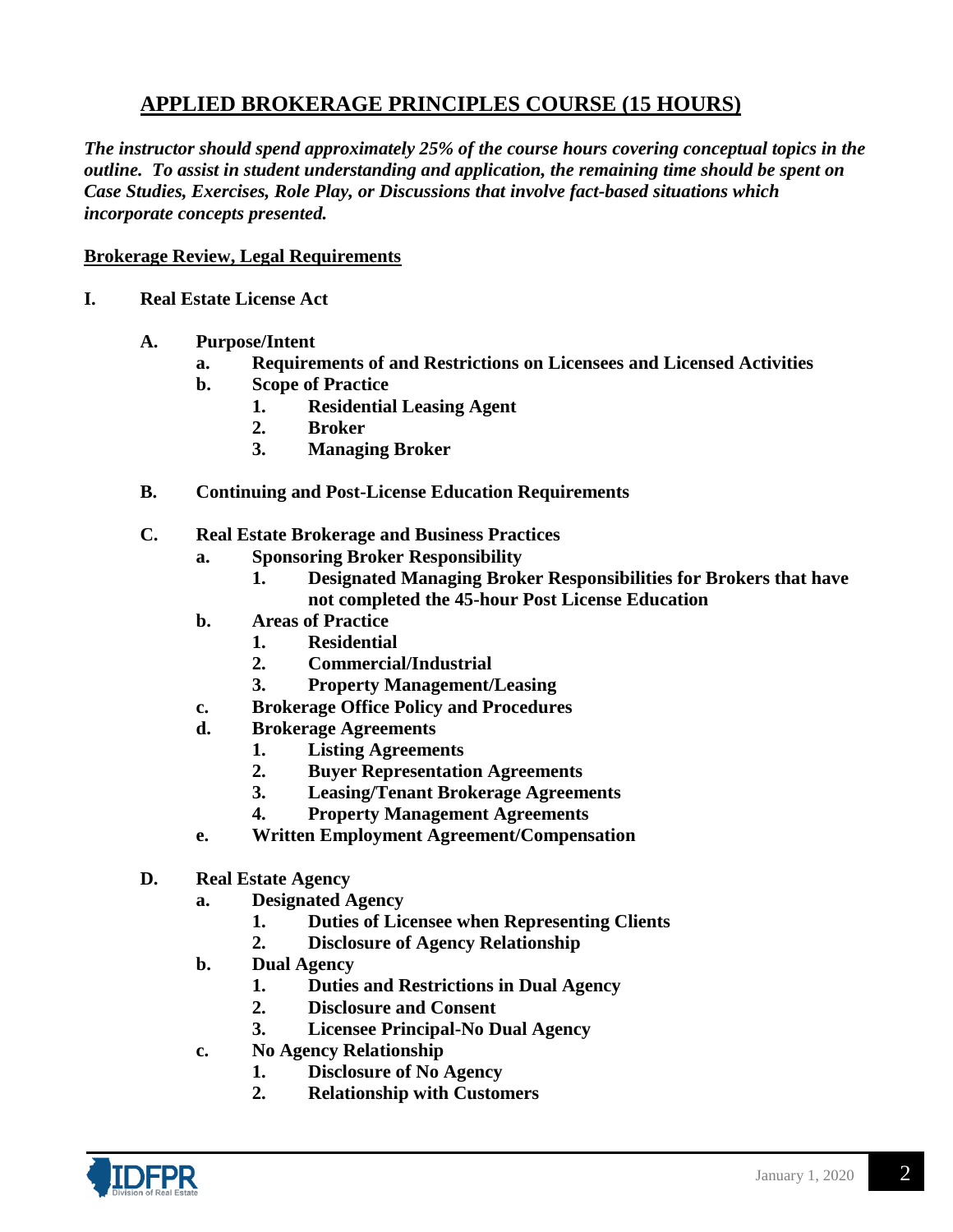- **d. Contemporaneous Offers/Disclosure of Contemporaneous Offers**
- **e. Exclusive Brokerage Agreements/Minimum Services**
- **f. Confidential Information**
	- **1. Protection of Confidential Information**
	- **2. Disclosure of Confidential Information (when permitted)**
	- **3. Physical Defects-Not Considered Confidential Information**
- **E. Escrow** 
	- **a. Earnest Money and Security Deposits**
	- **b. Responsibilities/Accounting**
	- **c. Deposit/Disbursement**
	- **d. Disputes**
- **F. Advertising**
	- **a. General Advertising Requirements**
	- **b. Electronic Media Advertising**
		- **1. Email**
		- **2. Websites**
		- **3. Social Media**
		- **4. Other Electronic Platforms**
	- **c. False and Misleading Advertising**
	- **d. Team Advertising**
	- **e. Disclosure of Licensee Status**
	- **f. CAN-SPAM Act of 2003**
	- **g. Do Not Call Act**
	- **h. Telephone Consumer Protection Act of 1991**
- **G. Teams**
	- **a. Team Structure**
	- **b. Agency in Teams**
		- **1. Dual Agency**
		- **2. Designated Agency**
		- **3. Office Policy**
	- **c. Compensation of Teams**
- **II. Types of Real Property**
	- **A. Residential**
		- **a. Single Family**
		- **b. Multi-Family**
			- **1. 2-4 Units vs 5+ Units**
		- **c. Condominiums**
		- **d. Co-ops**
		- **e. Lot/Land**
		- **f. New Construction**
		- **g. Parking Spaces**
		- **h. Manufactured/Mobile Homes (Real vs. Personal Property)**

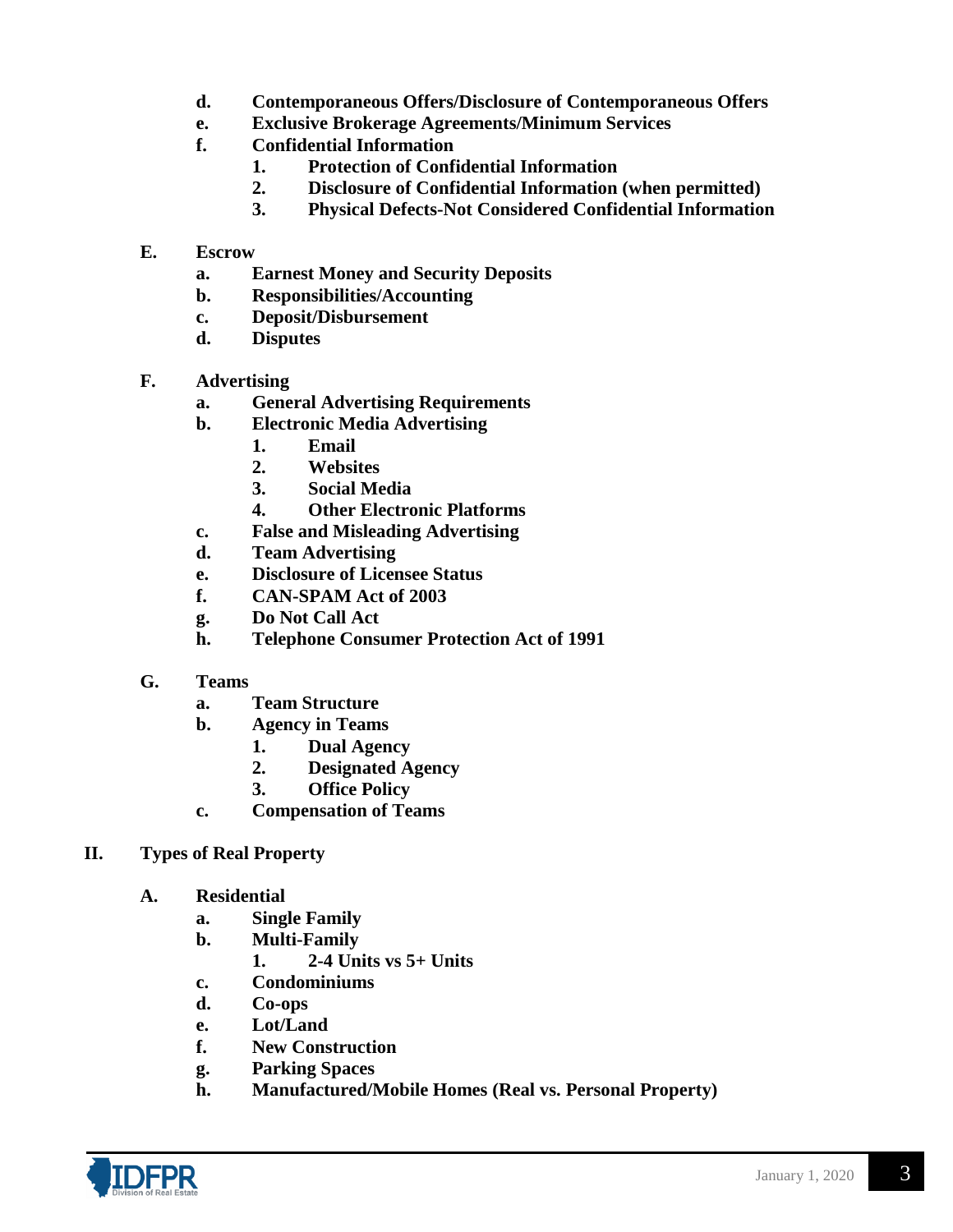## **B. Commercial**

- **a. Office**
- **b. Retail**
- **C. Industrial**
	- **a. Manufacturing Facilities**
	- **b. Warehouses/Logistics**
- **D. Agricultural**
	- **a. Farmland**
	- **b. Forestry**
	- **c. Ranches**
	- **d. Orchards**
- **E. Special Purpose**
	- **a. Churches**
	- **b. Schools**
	- **c. Public Use**
	- **d. Cemeteries**
- **III. Types of Real Estate Brokerage**
	- **A. Listing/Selling**
	- **B. Leasing**
	- **C. Property Management a. E&O Coverage**
	- **D. Development**
	- **E. Areas of Competency**
- **IV. Taxes Effecting Real Estate**
	- **A. Illinois Real Estate Taxes**
		- **a. Explanation of the Real Estate Tax Cycle**
		- **b. Effect on Property Ownership/Values**
	- **B. Transfer Taxes**
		- **a. State**
		- **b. County**
		- **c. Municipal**
	- **C. Capital Gains**
		- **a. Residential Property**
			- **1. Owner Occupied Exemption**
			- **2. Other Exemptions**
		- **b. Commercial Property**
			- **1. Section 1031 Exchanges**

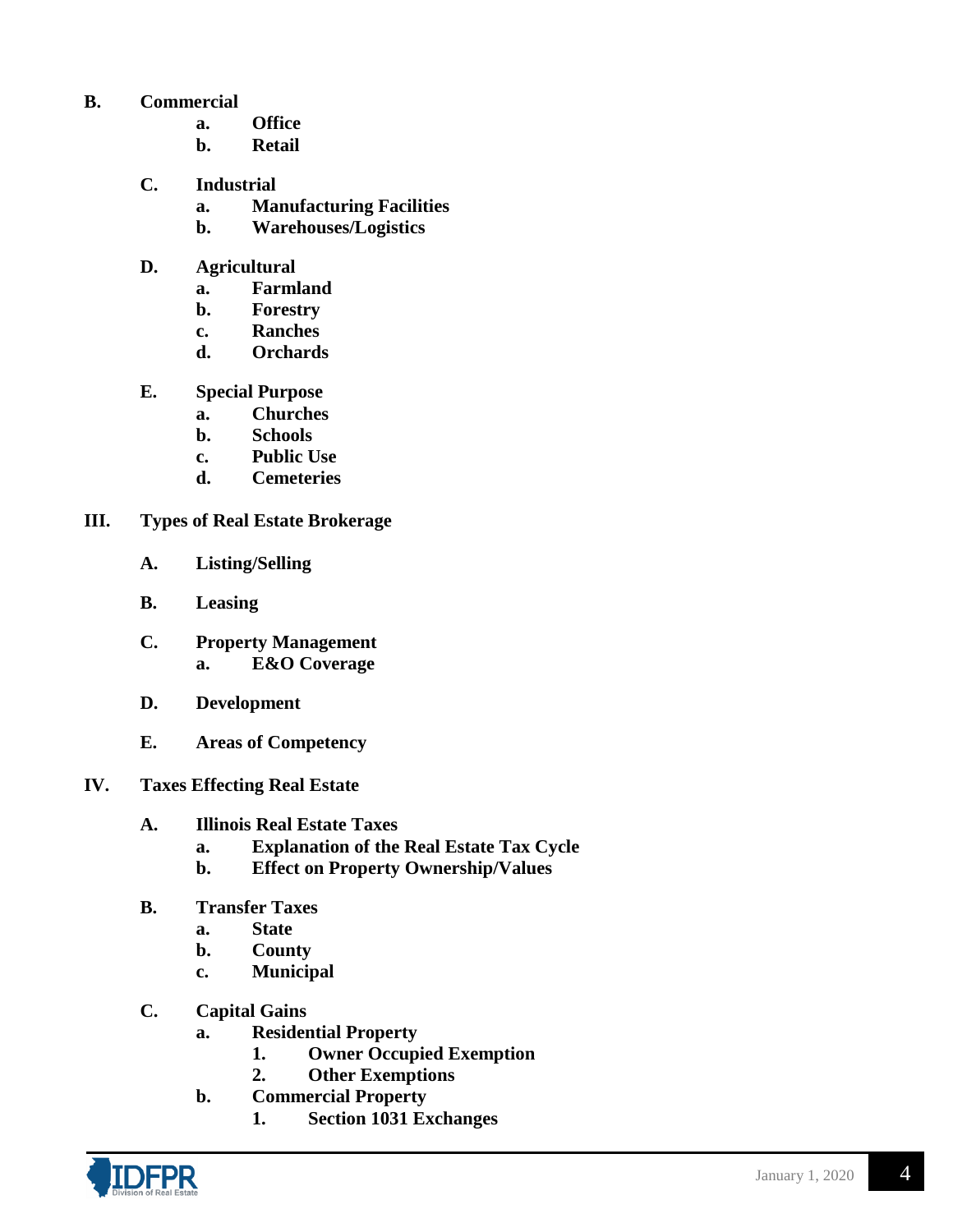## **Practical Brokerage Application**

- **I. Business Skills** 
	- **A. Business Planning**
		- **a. Setting Goals**
		- **b. Financial Planning**
		- **c. Overview of Income Tax Consideration**
			- **1. Separation of Personal and Business**
			- **2. Professional Advisors**
		- **d. Budgeting**
		- **e. Time Management**
		- **f. Software Packages (Word Processing, Spreadsheets, Accounting, etc.)**
		- **g. Property Access Technology**
			- **1. Security Codes**
			- **2. Best Practices**
		- **h. Consent to Communicate via Technology**
			- **1. CAN-SPAM Act of 2003**
			- **2. Do Not Call**
			- **3. Telephone Consumer Protection Act of 1991 (texting)**
	- **B. Use of Technology**
		- **a. Online Listing Websites**
		- **b. Multiple Listing Services**
		- **c. Customer Relationship Management Systems**
		- **d. Social Media and Electronic Platforms/Channels**

#### **II. Broker Practice**

- **A. Prospecting**
	- **a. Marketing**
	- **b. Networking**
	- **c. Initial Client Meetings**
	- **d. Advertising**
	- **e. Open Houses**
- **B. Professionalism**
	- **a. Response to Inquiries**
	- **b. Showing Listed Property**
	- **c. Client/Customers/Public Respect**
	- **d. Professional Treatment of Other Licensees**
	- **e. Negotiations**
	- **f. Advertising**
		- **1. Quality Listing Pictures**
		- **2. Professional Website**
	- **g. Value of a Real Estate Agent to the Client**

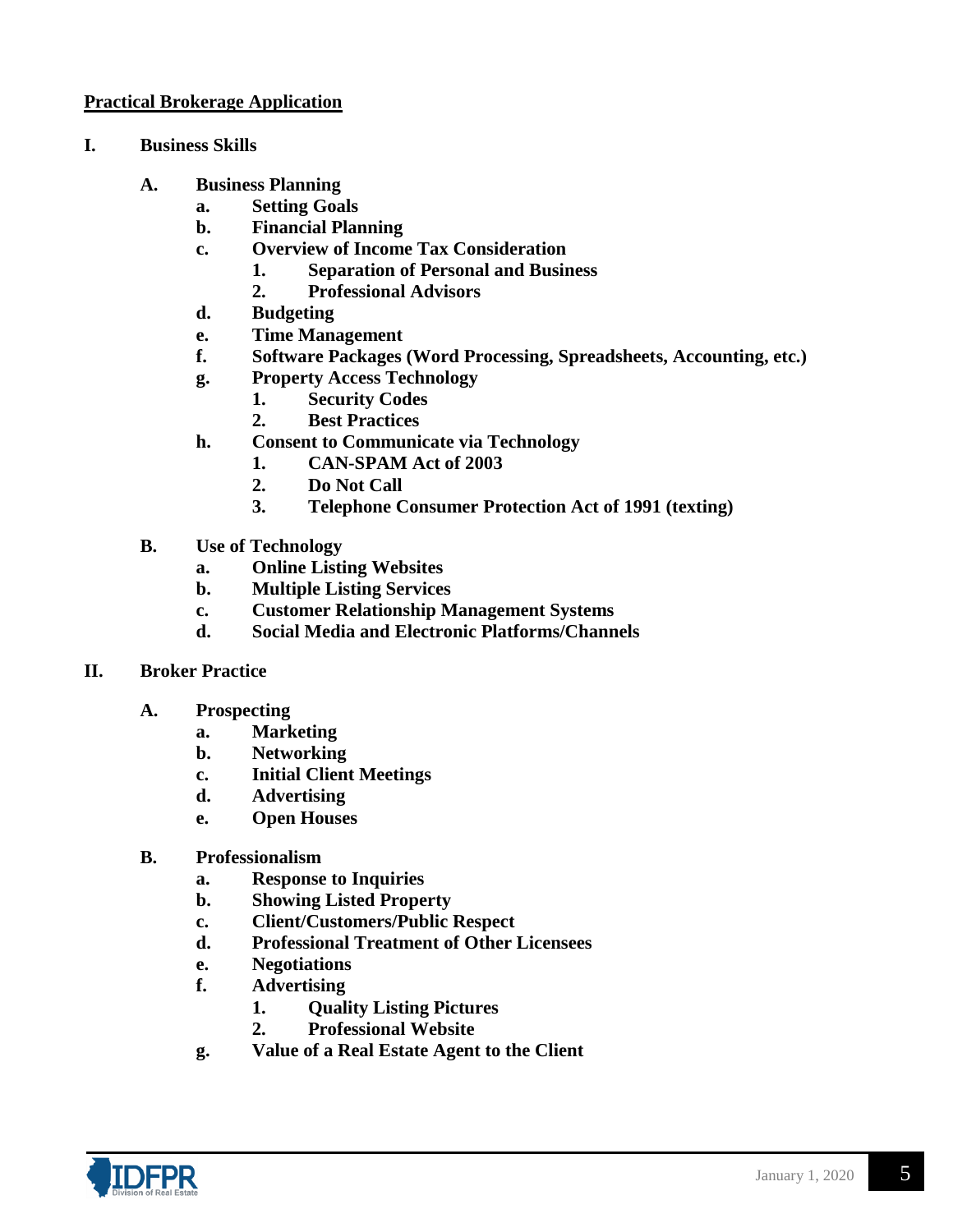- **C. Responsibility to Client – Scenarios/Exercises**
	- **b. Designated Agency**
	- **c. Dual Agency**
	- **d. Confidential Information**
	- **e. Seller**
	- **f. Landlord**
	- **g. Buyer**
	- **h. Tenant**
- **D. Market Knowledge**
	- **a. Local Ordinances**
	- **b. Broker Price Opinion/Comparative Market Analysis**
	- **c. Financing Options and Home Buying Programs**
	- **d. Inspectors (Home, Roof, Septic, Etc.)**
	- **e. Appraisal Standards**
	- **f. Zoning**
	- **g. Using Publicly Available Information**
		- **1. Assessor's Office, Recorder of Deeds, FEMA, Etc.**

## **Topics Recommended for Case Studies, Exercises, Role Playing, or Discussion:**

- **Showing licensee owned property** 
	- o **Cannot be Dual Agent, No Agency, etc.**
	- o **Open House**
- **"Water Cooler Talk" (discussing confidential information about a listing while in the office, at a business meeting, or with other brokers.)**
- **Open Houses**
	- o **Your Listing**
	- o **Team Listing**
	- o **Another Agent from your Office Listing**
	- o **Hosting Open Houses for another Company's Listing for Compensation prohibition**
- **Disclosures**
	- o **Residential Real Property Disclosure Form**
	- o **Radon Awareness Disclosure and FEMA Flyer**
	- o **Lead Based Paint Disclosure and US EPA Booklet**
- **Rent with Option to Buy**
- **Short Sales/Foreclosures**
- **Real Estate Auction/Estate Sale**

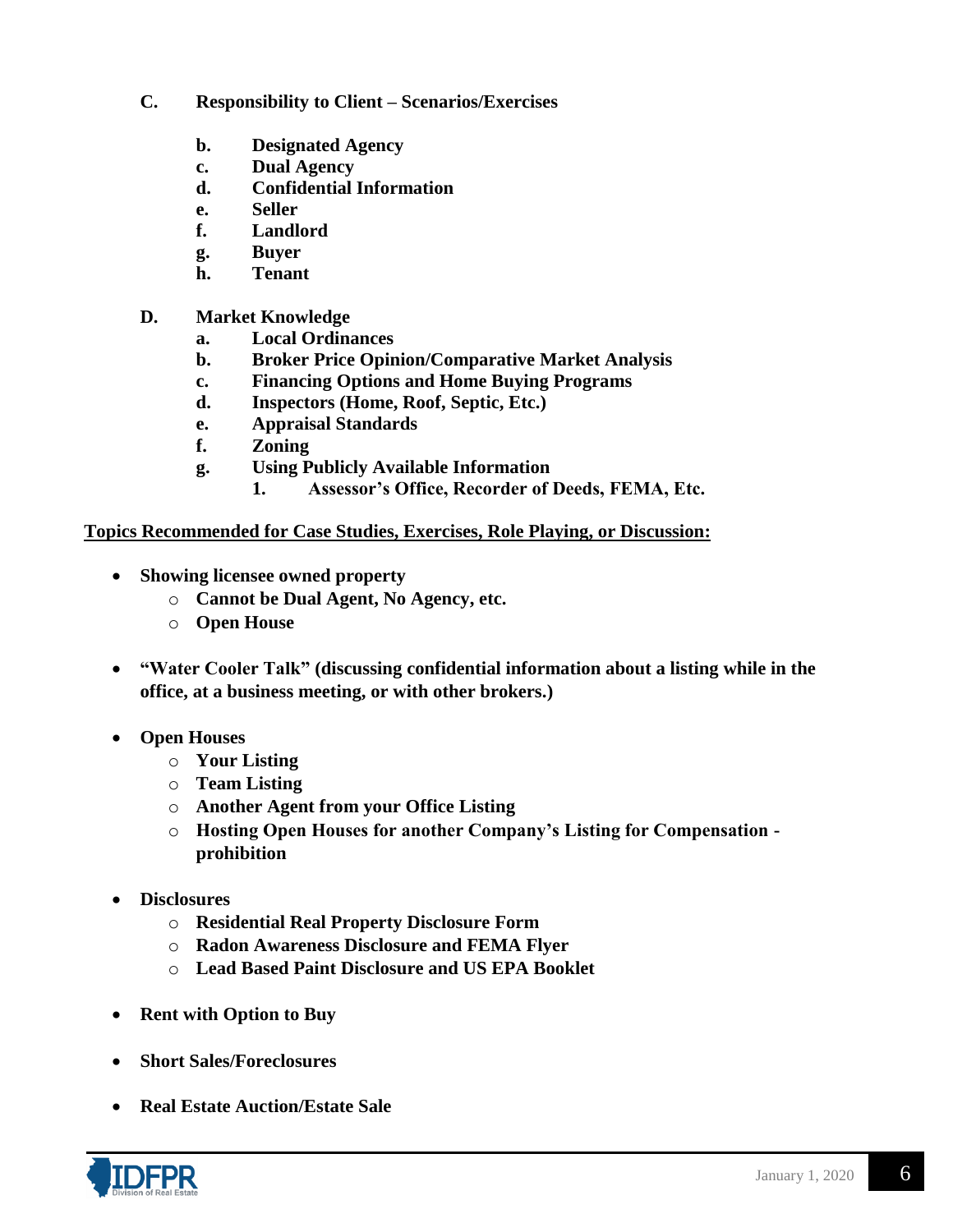- **Relocation Situations**
- **Business Brokerage vs. Real Estate Brokerage**
- **Buyer's Agent on For Sale By Owners (FSBO's)**
- **Surveillance/Eavesdropping Issues for Seller/Landlords and Buyer/Tenants**

## **RISK MANAGEMENT/DISCIPLINE COURSE (15 HOURS)**

*The instructor should spend approximately 25% of the course hours covering conceptual topics in the outline. To assist in student understanding and application, the remaining time should be spent on Case Studies, Exercises, Role Play, or Discussions that involve fact-based situations which incorporate concepts presented.*

- **I. Risk Management**
	- **A. Fair Housing**
		- **a. Title VIII**
		- **b. Illinois Human Rights Act**
		- **c. Local Fair Housing Ordinances**
		- **d. Advertising Guidelines and Fair Housing**
		- **e. Background Checks/Criminal History Considerations**
		- **f. Service, Emotional Support, and Therapy Animals**
	- **B. Antitrust** 
		- **a. Sherman Antitrust Act**
		- **b. Antitrust Violations in Real Estate Brokerage**
			- **1. Price Fixing**
			- **2. Boycotting**
			- **3. Affiliated Business/Tying**
			- **4. Market Division**
			- **5. Discussion Regarding Class Action Lawsuits filed by Home Sellers Against NAR and Others**
	- **C. Escrow Issues**
		- **a. Sponsoring Broker Responsibility**
		- **b. Sponsored Licensee Responsibility**
		- **c. Recordkeeping Requirements**
		- **d. Deposit/Disbursement Requirements**
		- **e. Returning Escrow Funds when a Transaction Falls Through**
		- **f. Next Business Day Requirement and Certain Exemptions**

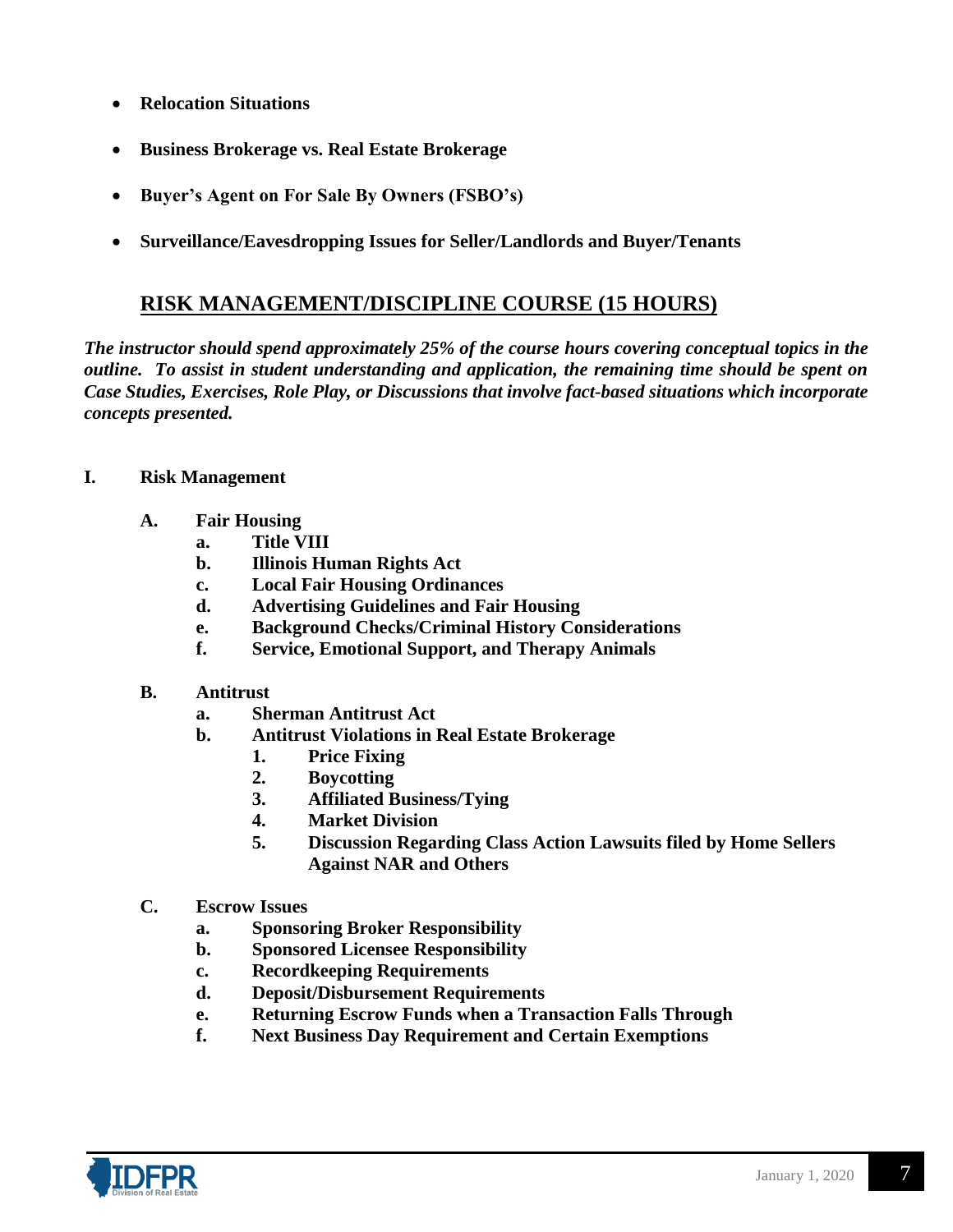- **D. Insurance**
	- **a. Errors and Omissions Insurance**
		- **1. Requirement vs. Best Practice**
		- **2. Coverages**
		- **3. Typical Coverage when Principal to a Transaction**
	- **b. General Commercial Liability Insurance**
	- **c. Cyber Coverage**

## **E. Compliance with Office Policies and Procedures**

- **a. Agency**
- **b. Brokerage Services**
- **c. Areas of Competency**
- **d. Training and Practice/Supervision**
- **e. Advertising**
	- **1. Truth in Advertising**
	- **2. Using Non-Owned Photos**
- **f. Team Structure/Operation**
- **g. Written Employment/Independent Contractor Agreements**
- **F. Disclosures**
	- **a. Illinois Residential Real Property Disclosure Act**
	- **b. Radon Awareness Act**
	- **c. Lead Based Paint Disclosure**
	- **d. Disclosure of Licensee Status**
	- **e. Compensation**
	- **f. Known Physical Defects/Readily Observable/Actual Knowledge**
- **G. Sexual Harassment and Harassment in General**
	- **a. Required Training**

#### **H. Real Estate Settlement Procedures Act (RESPA)/Truth in Lending Act**

- **a. TRID Disclosures**
	- **1. Loan Disclosure**
	- **2. Closing Disclosure**
- **I. Real Estate Purchase Contracts**
	- **a. Quinlan/Tyson Case-Unlicensed Practice of Law and Role of Broker in Transaction**
- **J. Safety**
	- **a. Open House**
	- **b. First Meeting**
		- **1. Buyer**
		- **2. Seller**
	- **c. Listed Property – Owner Safety**
		- **1. Post Open House**
		- **2. Showings**
		- **3. Answering the Door**
	- **d. Safety in the Office or Workplace**

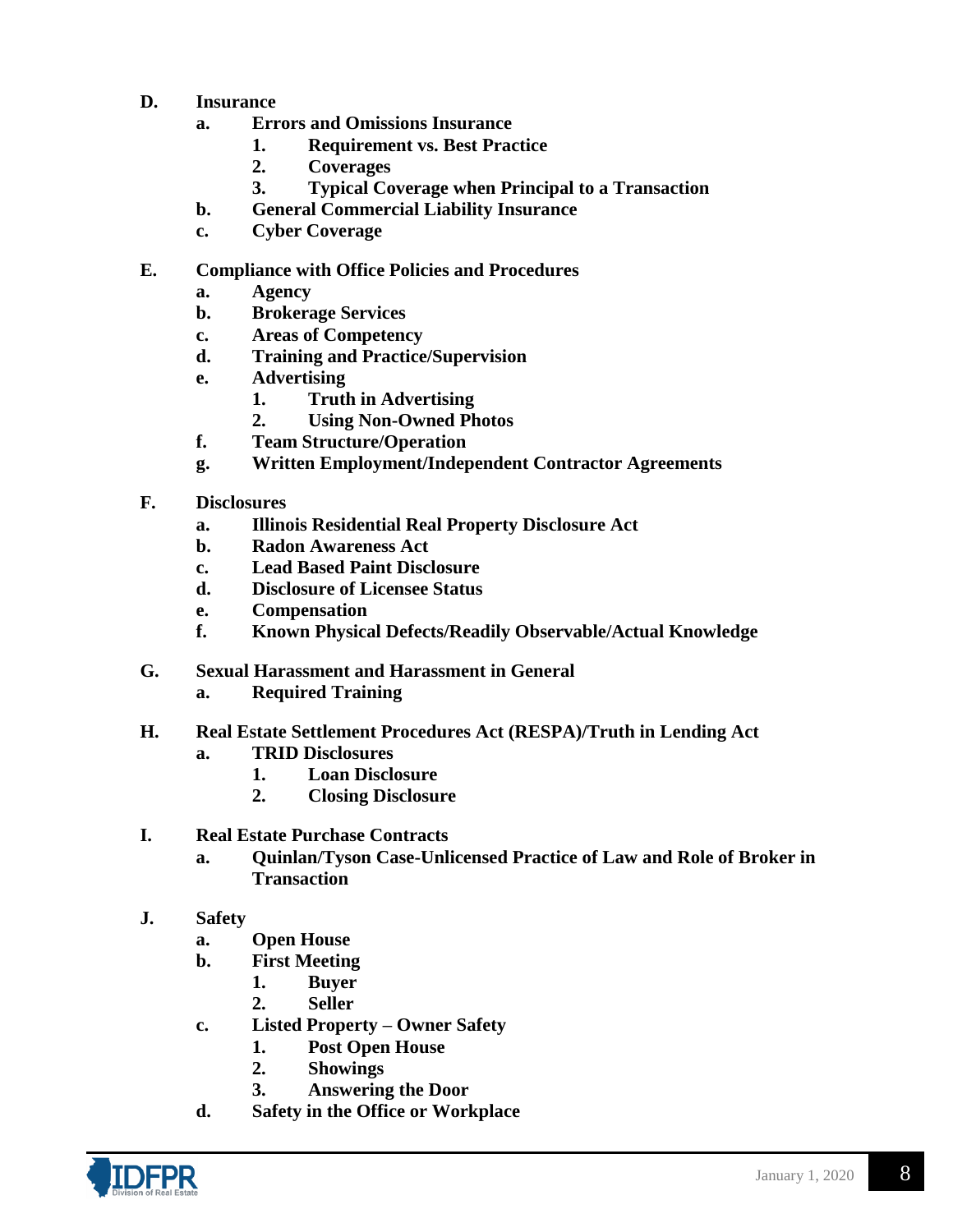- **K. Wire Fraud, Cyber Crime, and Related Issues**
- **II. Discipline**
	- **A. Disciplinary Actions**
		- **a. Real Estate License Act of 2000 Sections 20-10 and 20-20 Grounds for Discipline**
		- **b. IDFPR Procedures**
			- **1. Complaints**
			- **2. Investigation of Complaints - Compliance with Investigation**
			- **3. Prosecutions**
				- **i. Informal Conference**
				- **ii. Formal Conference**
			- **4. Real Estate Administrative and Disciplinary Board (READ)**
			- **5. Disciplinary Sanctions-IDFPR**
	- **B. Case Studies**
		- **a. Disciplinary Case Studies from Filing to Completion (Minimum of 3 Case Studies)**

**Topics Recommended for Case Studies, Exercises, Role Playing, or Discussion:**

- **Fair Housing (Rental)** 
	- o **"I decided not to rent at this time but want to keep the listing open"**
- **Using Personal vs Company Email**
	- o **Sending Confidential/Private Information (SSN) via unsecure email/Facebook message/etc.**
	- o **Hacking Scenario**

## **TRANSACTIONAL ISSUES COURSE (15 HOURS)**

*The instructor should spend approximately 25% of the course hours covering conceptual topics in the outline. To assist in student understanding and application, the remaining time should be spent on Case Studies, Exercises, Role Play, or Discussions that involve fact-based situations which incorporate concepts presented.*

- **I. Seller Issues**
	- **A. Listing Agreements**
		- **a. Exclusive Right to Sell**
		- **b. Exclusive Agency**
		- **c. Open Listing**
		- **d. Net Listing**
		- **e. Pricing/Comparative Market Analysis/Broker Price Opinion**
		- **f. Compensation**
		- **g. Listing Expiration Options**
		- **h. Soliciting Other Agent's Exclusive Listings**
		- **i. Guaranteed Sales Plans**

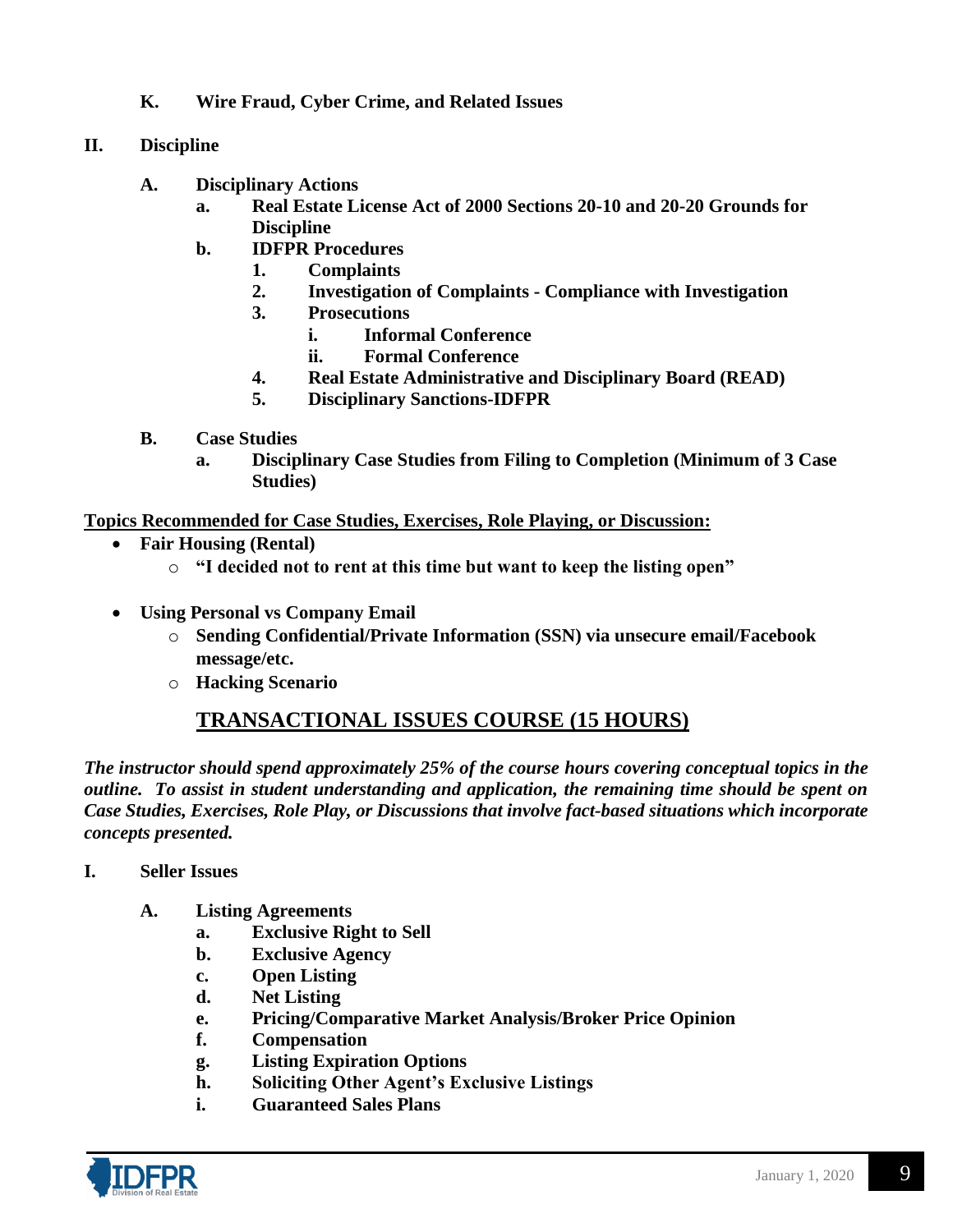- **B. Complying with the Listing Agreement**
	- **a. Dual Agency Allowed?**
	- **b. No Consent for Dual Agency**
	- **c. Agency Disclosure Requirements**
	- **d. Notice of No Agency Requirements**
- **C. Property Disclosures by Sellers for Buyers** 
	- **a. Illinois Real Property Disclosure Report**
		- **1. Requirements**
		- **2. Some Exemptions**
		- **3. Disclosure Form**
	- **b. Illinois Radon Awareness Disclosure**
		- **1. Requirements**
		- **2. Exemptions**
		- **3. IEMA Disclosure/Pamphlet**
	- **c. Lead Based Paint Disclosures**
		- **1. Requirements**
		- **2. Exemptions**
		- **3. EPA Disclosure/Pamphlet**
	- **d. Mold – Issues - No Disclosure Form**
	- **e. Flood Plain Issues and Map**
	- **f. Licensee's Role Regarding Property Disclosures**
- **D. Marketing**
	- **a. Multiple Listing Service**
		- **1. Cooperation and Offers of Compensation to Participants**
		- **2. "Coming Soon" Listing**
	- **b. Electronic Media**
	- **c. Print Media**
	- **d. Disclosure of Licensee Status/Licensee Interest (Direct or Indirect)**
- **E. Showing Licensee Listed Property**
	- **a. Dual Agency**
	- **b. When Dual Agency is Prohibited**
	- **c. Showing Licensee Listed Property**
- **F. Offer/Contract Issues**
	- **a. Presentation of Offers – Direction of Client**
		- **1. Electronic Signatures**
		- **2. Electronic and Cloud Document Storage**
		- **3. Different Types of Offers (i.e. Commercial Letters of Intent)**
	- **b. Counter Offers**
	- **c. Multiple Offers**
	- **d. "As-Is" or Inspection Contingencies**
		- **1. Negotiating Repair Addendums**

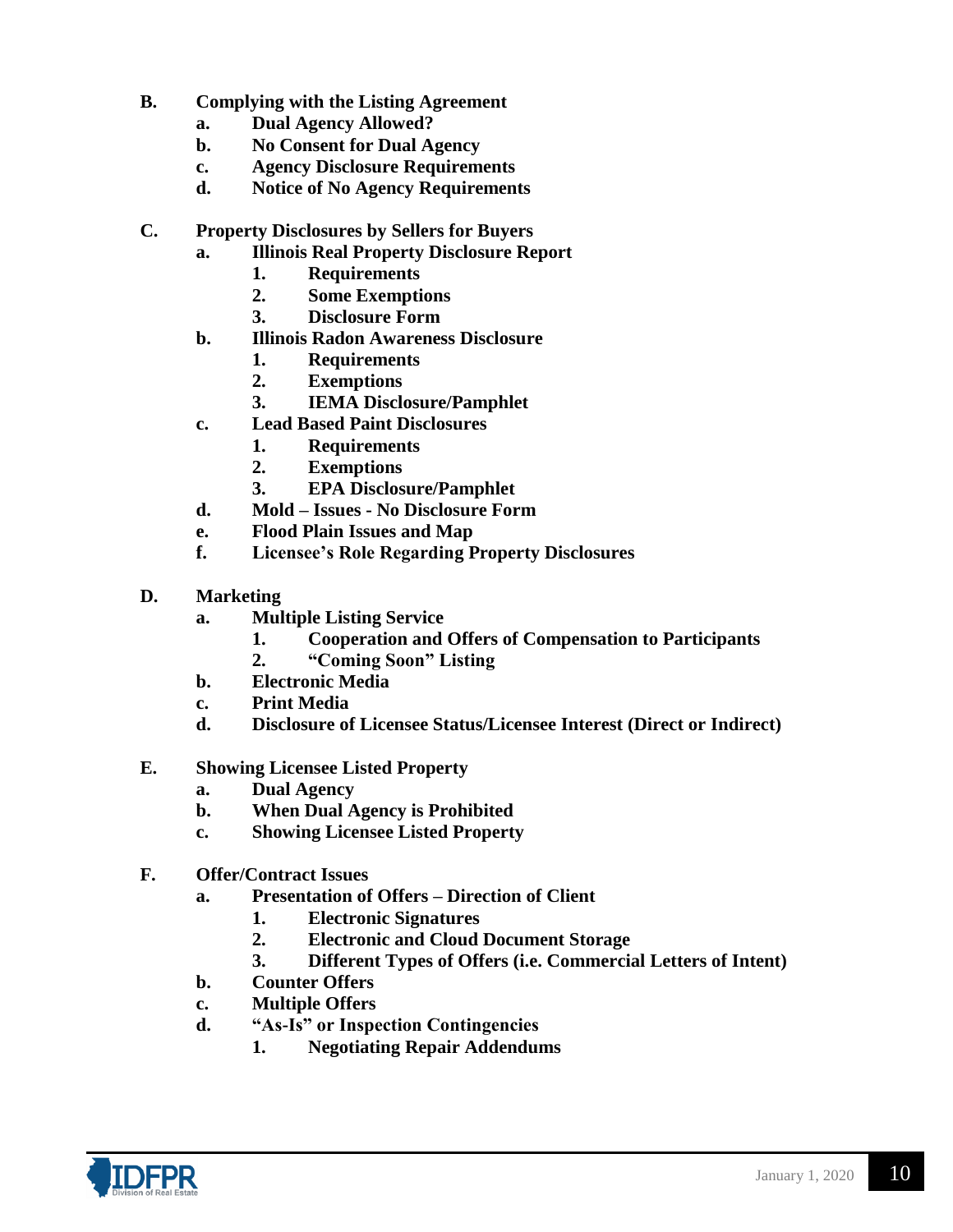- **e. Financing Contingencies**
	- **1. Types of Financing**
	- **2. Appraisal Process**
- **f. Contingent Contracts**
- **g. Back Up Offers or Contracts**
- **h. Attorney Review/Modification/Approval Issues**
- **i. Survey Issues**
- **j. Seller Concessions**
- **k. Final Walk Through**
- **l. Settlement**
- **m. Terminated Purchase Agreements or Transactions**
- **G. Evaluating and Advising Client on Offers/Counter Offers**
	- **a. Seller Net Equity Worksheet**
	- **b. Understanding Seller Closing Costs**
	- **c. Managing Client Expectations**
	- **d. Escalation Offers and Potential Problems**
- **II. Buyer Issues**
	- **A. First Meeting**
		- **a. Agency Disclosure**
		- **b. Designated Agency**
			- **1. Disclosure of Compensation Policy**
			- **2. How Does Buyer Brokerage get Paid**
		- **c. Dual Agency**
	- **d. No Agency Relationship**
	- **e. Lender Approval**
	- **f. Safety**
	- **B. Buyer Brokerage Agreements**
		- **a. Oral Agreement**
		- **b. Non-Exclusive Buyer Representation**
		- **c. Exclusive Right to Acquire**
		- **d. Buyer Broker Compensation Options with FSBO's**
	- **C. Showing Property**
		- **a. Licensee Listed Property-Consent to Dual Agency**
		- **b. Other Licensee Listed-Property**
	- **D. Offer/Contract Issues for Buyers**
		- **a. Presentation of Offers**
		- **b. Responding to Counter Offers**
		- **c. Multiple Offers**
		- **d. "As-Is" or Inspection Contingencies and Negotiating Repair Addendums**
		- **e. Financing Contingencies**
			- **1. Types of Financing**
			- **2. Appraisal Process**